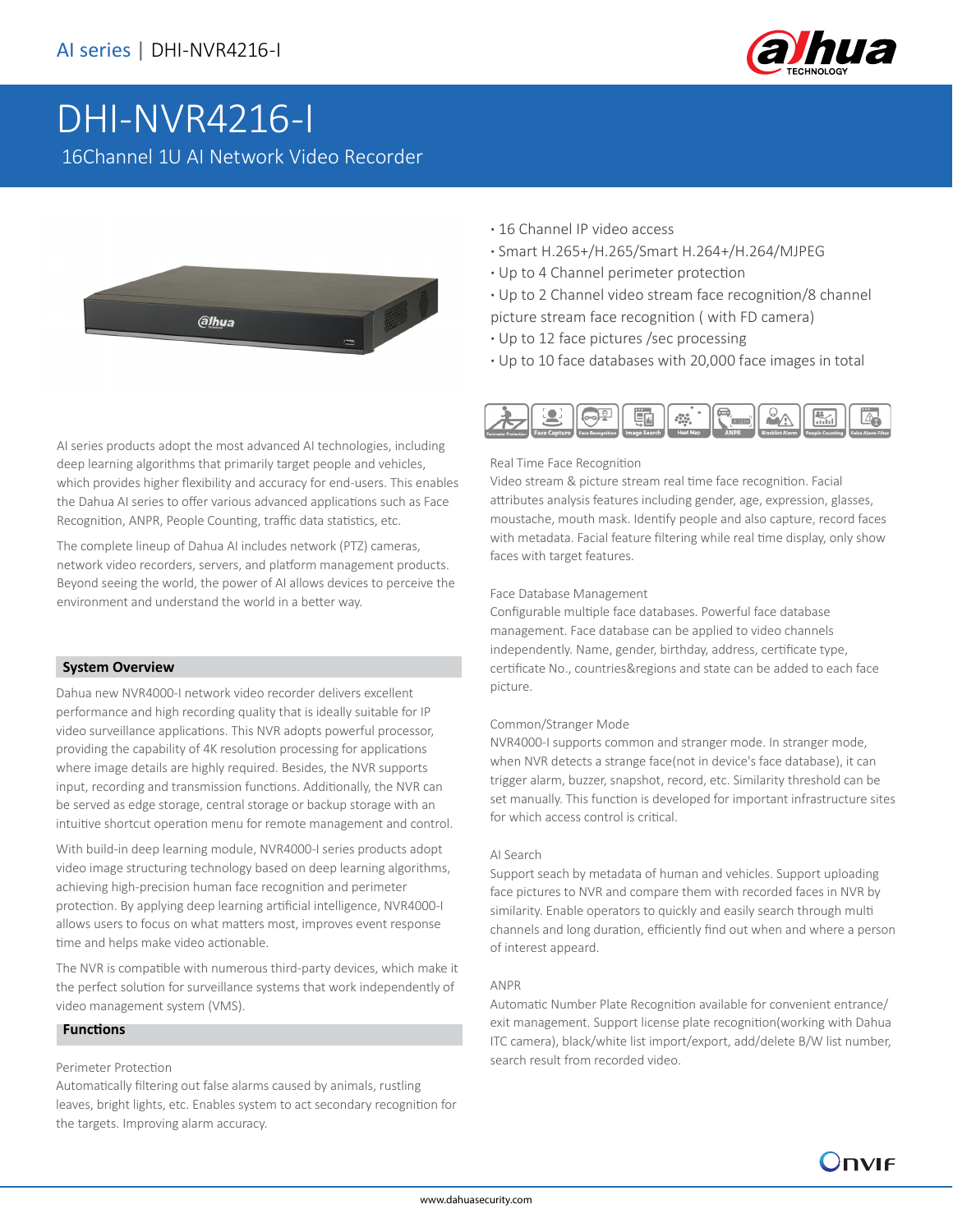## AI Series | DHI-NVR4216-I

#### **Technical Specification**

| System                  |                                                                                                                                                                                                       |  |
|-------------------------|-------------------------------------------------------------------------------------------------------------------------------------------------------------------------------------------------------|--|
| <b>Main Processor</b>   | Multi-core embedded processor                                                                                                                                                                         |  |
| <b>Operating System</b> | Embedded LINUX                                                                                                                                                                                        |  |
| Perimeter Protection    |                                                                                                                                                                                                       |  |
| Performance             | 4 channel, 10 IVS rules for each channel                                                                                                                                                              |  |
| Object classification   | Human/Vehicle secondary recognition for tripwire and<br>intrusion                                                                                                                                     |  |
| AI Search               | Search by target classification (Human, Vehicle)                                                                                                                                                      |  |
| Face Recognition        |                                                                                                                                                                                                       |  |
| Performance             | Max 12 face pictures /sec processing                                                                                                                                                                  |  |
|                         | 2 channel video stream face recognition / 8 channel picture<br>stream face recognition (with FD camera)                                                                                               |  |
| <b>Stranger Mode</b>    | Detect strangers' faces(not in device's face database).<br>Similarity threshold can be set manually.                                                                                                  |  |
| AI Search               | Up to 8 target face images search at same time, similarity<br>threshold can be set for each target face image.                                                                                        |  |
| Database Management     | Up to 10 face databases with 20,000 face images in total.<br>Name, gender, birthday, address, certificate type, certificate<br>No., countries&regions and state can be added to each face<br>picture. |  |
| Database Application    | Each database can be applied to video channels<br>independently.                                                                                                                                      |  |
| <b>Trigger Events</b>   | Buzzer, Voice Prompts, Email, Snapshot, Recording, Alarm<br>Out, PTZ Activation, etc.                                                                                                                 |  |
| Audio and Video         |                                                                                                                                                                                                       |  |
| IP Camera Input         | 16 Channel                                                                                                                                                                                            |  |
| Two-way Talk            | 1 Channel Input, 1 Channel Output, RCA                                                                                                                                                                |  |
| Display                 |                                                                                                                                                                                                       |  |
| Interface               | 1 HDMI, 1 VGA                                                                                                                                                                                         |  |
| Resolution              | HDMI/VGA: 3840 x 2160, 1920 × 1080 , 1280 × 1024, 1280 ×<br>720, 1024 × 768                                                                                                                           |  |
| Decoding Capability     | 2-ch@8MP(30fps), 8-ch@1080P(30fps)                                                                                                                                                                    |  |
| Multi-screen Display    | 1/4/8/9/16                                                                                                                                                                                            |  |
| Recording               |                                                                                                                                                                                                       |  |
| <b>Bandwidth</b>        | 200Mbps (80Mbps when AI function enabled, based on<br>Dahua private protocol)                                                                                                                         |  |
| Compression             | Smart H.265+/H.265/Smart H.264+/H.264/MJPEG                                                                                                                                                           |  |
| Resolution              | 12MP, 8MP, 6MP, 5MP, 4MP, 3MP, 1080P, 1.3MP, 720P, D1<br>etc.                                                                                                                                         |  |
| Record Mode             | Manual, Schedule (Continuous, MD(Motion Detection),<br>Alarm, IVS)                                                                                                                                    |  |
| Record Interval         | 1 ~ 120 min (default: 60 min), Pre-record: 1 ~ 30 sec, Post-<br>record: 10 ~ 300 sec                                                                                                                  |  |

## Video Detection and Alarm Trigger Events Alarm Out, Video Push, Email, Recording, PTZ, Tour, Snapshot, Voice Prompt, Buzzer and Screen Tips Video Detection Motion Detection, MD Zones: 396 (22 × 18), Video Loss, Tampering and Scene Change Alarm Input 4 Channel Alarm Output 2 Channel Playback and Backup Sync Playback 1/4/9/16 Search Mode<br>
Search Mode<br>  $\frac{1}{2}$ <br>  $\frac{1}{2}$ <br>  $\frac{1}{2}$ <br>  $\frac{1}{2}$ <br>  $\frac{1}{2}$ <br>  $\frac{1}{2}$ <br>  $\frac{1}{2}$ <br>  $\frac{1}{2}$ <br>  $\frac{1}{2}$ <br>  $\frac{1}{2}$ <br>  $\frac{1}{2}$ <br>  $\frac{1}{2}$ <br>  $\frac{1}{2}$ <br>  $\frac{1}{2}$ <br>  $\frac{1}{2}$ <br>  $\frac{1}{2}$ <br>  $\frac{1}{2}$ <br>  $\frac{1}{2}$ second) Backup Mode USB Device/Network Third-party Support Third-party Support Arecont Vision, Airlive, AXIS, Canon, Dynacolor, JVC, LG, Panasonic, Pelco, Xunmei, Samsung, Sanyo, Sony, Watchnet and more Network Interface 1 RJ-45 Port (10/100/1000Mbps) PoE NA Network Function HTTP, HTTPS, TCP/IP, IPv4/IPv6, UPnP, SNMP, RTSP, UDP, SMTP, NTP, DHCP, DNS, IP Filter, PPPoE,DDNS, FTP, Alarm Center, IP Search (Support Dahua IP camera, DVR, NVS, etc.), P2P Max. User Access 128 users Mobile App iPhone, iPad, Android Interoperability ONVIF (Profile S), SDK, CGI Storage Internal HDD 2 SATA III Ports, Up to 8 TB capacity for each HDD eSATA NA Auxiliary Interface USB 2.0 ) 2 USB Ports (1 Rear USB 3.0 , 1 Front USB 2.0 ) RS232 NA RS485 NA